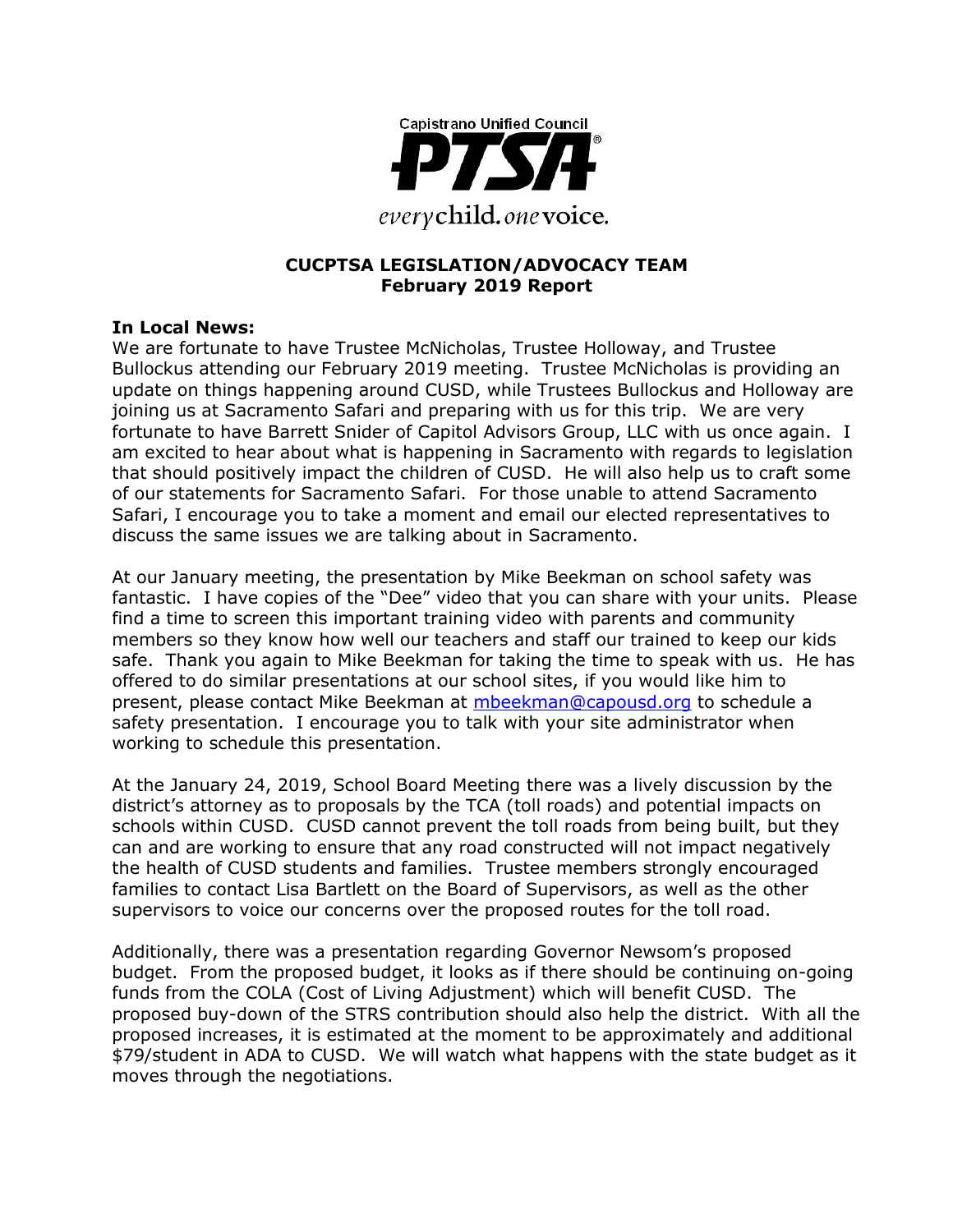The curriculum assembled by CUSD for Middle School to comply with the California Healthy Youth Act is available for public viewing at the District Office during regular business hours. I encourage families to go and review the curriculum between now and the February 27, 2019, Board Meeting. At the February 27, 2019, School Board Meeting a public hearing will be conducted regarding the potential adoption of this curriculum. Following the public hearing the Board of Trustees will vote to adopt either this curriculum or another curriculum so CUSD can implement the California Healthy Youth Act instruction this spring in our middle schools.

Across the District,  $5<sup>th</sup>$ ,  $7<sup>th</sup>$ ,  $9<sup>th</sup>$ , and  $11<sup>th</sup>$  Grade students will participate in the California Healthy Kids Survey at the start of 2019. The District uses this survey to find out more about school climate, mental health of our students, and how students are relating to school. In the 5<sup>th</sup> Grade, parents must opt-in for their child to participate. In  $7<sup>th</sup>$ ,  $9<sup>th</sup>$ , and  $11<sup>th</sup>$  all students participate unless their parents opt-out. The information gathered helps in guiding counselor needs, looking at behavioral services, academic supports, etc. All information gathered in anonymous and can not be traced back to an individual student, rather just gives an overall picture of the school and the district as data is collected and aggregated. Please encourage our  $5<sup>th</sup>$ Grade families to opt-in and participate in this survey. Families of  $5<sup>th</sup>$ ,  $7<sup>th</sup>$ ,  $9<sup>th</sup>$ , and 11<sup>th</sup> Grade students are asked to complete the Parent Survey as well. The Parent Survey can be found at<https://capousd-ca.schoolloop.com/chks> simply click on your school name to begin the survey. Parents have until February 1, 2019, to complete the survey.

Agendas from the most recent Board of Trustee meetings can be found here:

December 12, 2018 – Board Meeting - [http://capousd](http://capousd-ca.schoolloop.com/file/1514016268888/1455438848279/6533280459589090889.pdf)[ca.schoolloop.com/file/1514016268888/1455438848279/6533280459589090889.pdf](http://capousd-ca.schoolloop.com/file/1514016268888/1455438848279/6533280459589090889.pdf) December 12, 2018 – Facilities Corporation Meeting - [http://capousd](http://capousd-ca.schoolloop.com/file/1514016268888/1455438848279/3439971577065591717.pdf)[ca.schoolloop.com/file/1514016268888/1455438848279/3439971577065591717.pdf](http://capousd-ca.schoolloop.com/file/1514016268888/1455438848279/3439971577065591717.pdf) January 24, 2019 – Board Meeting - [http://capousd](http://capousd-ca.schoolloop.com/file/1514016268888/1455438848279/8825740901842009411.pdf)[ca.schoolloop.com/file/1514016268888/1455438848279/8825740901842009411.pdf](http://capousd-ca.schoolloop.com/file/1514016268888/1455438848279/8825740901842009411.pdf) Audio Recordings of Meetings in July 2018-June 2019 can be found at <http://cusd.capousd.org/cusdweb/2018-19audio.html>

# **From Fourth District PTA:**

## **Talking Points for Legislative Chairs, January 2019**

Details are in the January issue of the *Advocacy Communicator.*

- We should all be prepared to help California State PTA advocate for state bills that benefit our children and public schools. We can do that by making a quick phone call or sending an email when we get an action alert from State PTA or Fourth District PTA. Find out the name and contact information of your state senator and Assembly member and get ready to take action!
- Two important things happened on the federal level in December. Congress passed and the President signed the Juvenile Justice Reform Act of 2018, which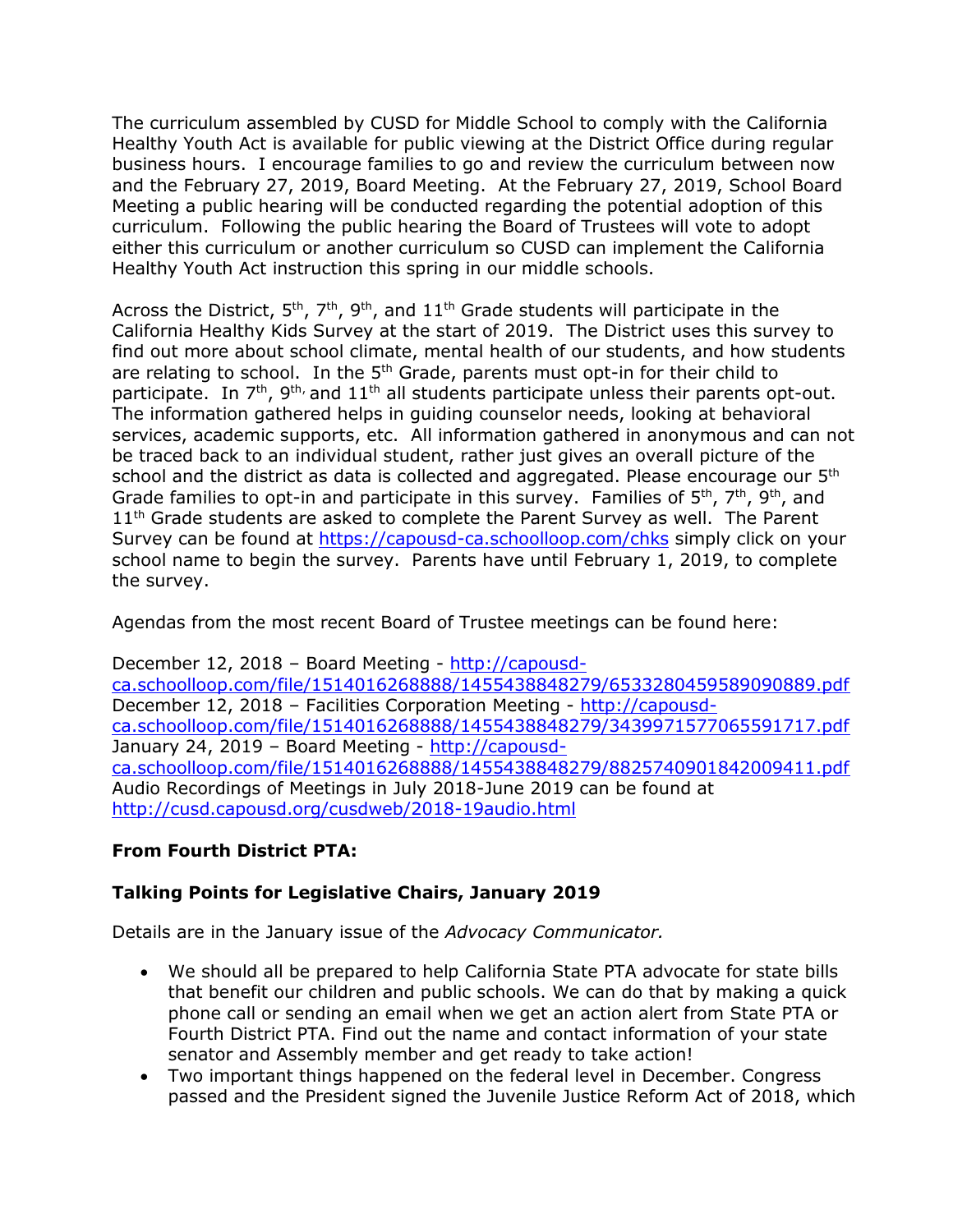strengthens protections for children and youth in the juvenile justice system and promotes alternatives to incarceration. National PTA is happy with most of this bill.

• The second thing that happened was the release of a federal report on school safety by a commission headed by U.S. Secretary of Education Betty DeVos. National PTA supports some of the recommendations but is opposed to others, including the implication that some school staff should be armed with guns.

Back issues of the Communicator can be found at: <http://www.fourthdistrictpta.org/advocacy-communicator/>

Mona and I attended the Fourth District PTA Advocacy Forum and Discussion by Superintendents across Orange County on the challenges and innovative solutions they have found to educating children today. I appreciate the analysis of the event that Mona has written. It is included in its entirety at end of this report (see p.11).

## **California PTA holds monthly Legislation and Advocacy Conference Calls:**

The upcoming conference calls are scheduled for:

- January 28, 2019 at 7 p.m.
- February 25, 2019 at  $7$  p.m.
- March 25, 2019 at 7 p.m.
- April 22, 2019 at 7 p.m.
- May 28, 2019 at 7 p.m.

Please see<https://capta.org/resource/legislation-conference-calls/> for information on how to dial in and participate in these calls.

**Important State Committees on Education** – changes to membership with the new legislative session starting. Notable for CUSD is that none of our local elected serve on any of the education committees or education budget subcommittees.

For education, there are some notable changes - mostly in the Senate. Senator Connie Leyva takes over as the chair of the Senate Education Committee from Senator Ben Allen - who made it clear last year he was seeking to give up the gavel. Additionally, the Education Committee membership is much different from 2018, with only three of the seven members staying over (Senators Leyva, Wilk, and Pan). The Senate Budget Subcommittee on Education has an entirely new membership, with Senator Richard Roth serving as the chair.

In the Assembly there is more stability, where only two Assembly Members are new to the Education Committee: Christy Smith and Brian Maienschein. O'Donnell remains the chair. The Assembly Budget Subcommittee has some new members, but the chair remains Assembly Member Kevin McCarty.

Senate Education Committee

- \* Connie M. Leyva (Chair, D Chino)
- \* Scott Wilk (Vice Chair, R Santa Clarita)
- \* Ling Ling Chang (R Diamond Bar)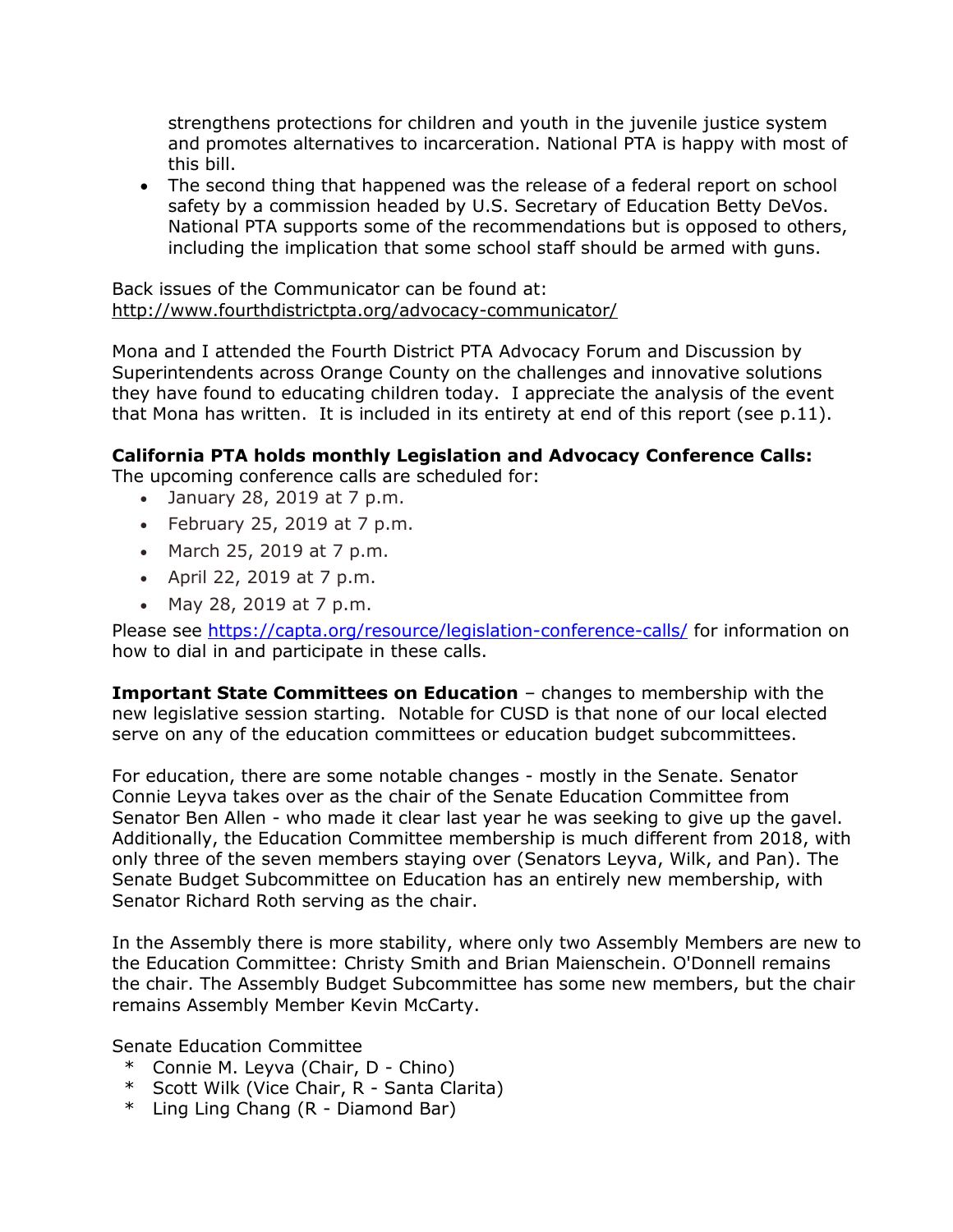- \* Maria Elena Durazo (D Los Angeles)
- \* Steven M. Glazer (D Contra Costa)
- \* Mike McGuire (D Healdsburg)
- \* Richard Pan (D Sacramento)

Assembly Education Committee

- \* Patrick O'Donnell (Chair, D Long Beach)
- \* Kevin Kiley (Vice Chair, R Roseville)
- \* Ash Kalra (D San Jose)
- \* Kevin McCarty (D Sacramento)
- \* Brian Maienschein (R Mira Mesa)
- \* Christy Smith (D Santa Clarita)
- \* Shirley N. Weber (D San Diego)

Senate Budget Subcommittee on Education

- \* Richard D. Roth (Chair, D Riverside)
- \* Connie M. Leyva (D Chino)
- \* Mike Morrell (R Inland Empire)

Assembly Budget Subcommittee on Education

- \* Kevin McCarty (Chair, D Sacramento)
- \* James Gallagher (R Yuba City)
- \* Monique Limón (D San Luis Obispo)
- \* Brian Maienschein (R Mira Mesa)
- \* Jose Medina (D Riverside)
- \* Al Muratsuchi (D Torrance)
- \* Patrick O'Donnell (D Long Beach)

# **In State News:**

The California PTA issued the following statement following the release of Governor Newsom's proposed budget: **SACRAMENTO** – Governor Newsom's proposed budget has lots of good news for children and families. The strong investments in early education and the proposal to help school districts with rising pension costs are timely and smart strategies. California State PTA applauds the additional education funding through the Local Control Funding Formula (LCFF) as well as a needed increase in funding special education services.

Two proposals that help with communication and accountability are also significant.

- The creation of student data system from early education through higher education and employment-- to track how well students are doing
- An online platform that merges the Dashboard, the Local Control and Accountability Plan (LCAP) electronic template, and other school site and school district reporting tools, including the School Accountability Report Card (SARC),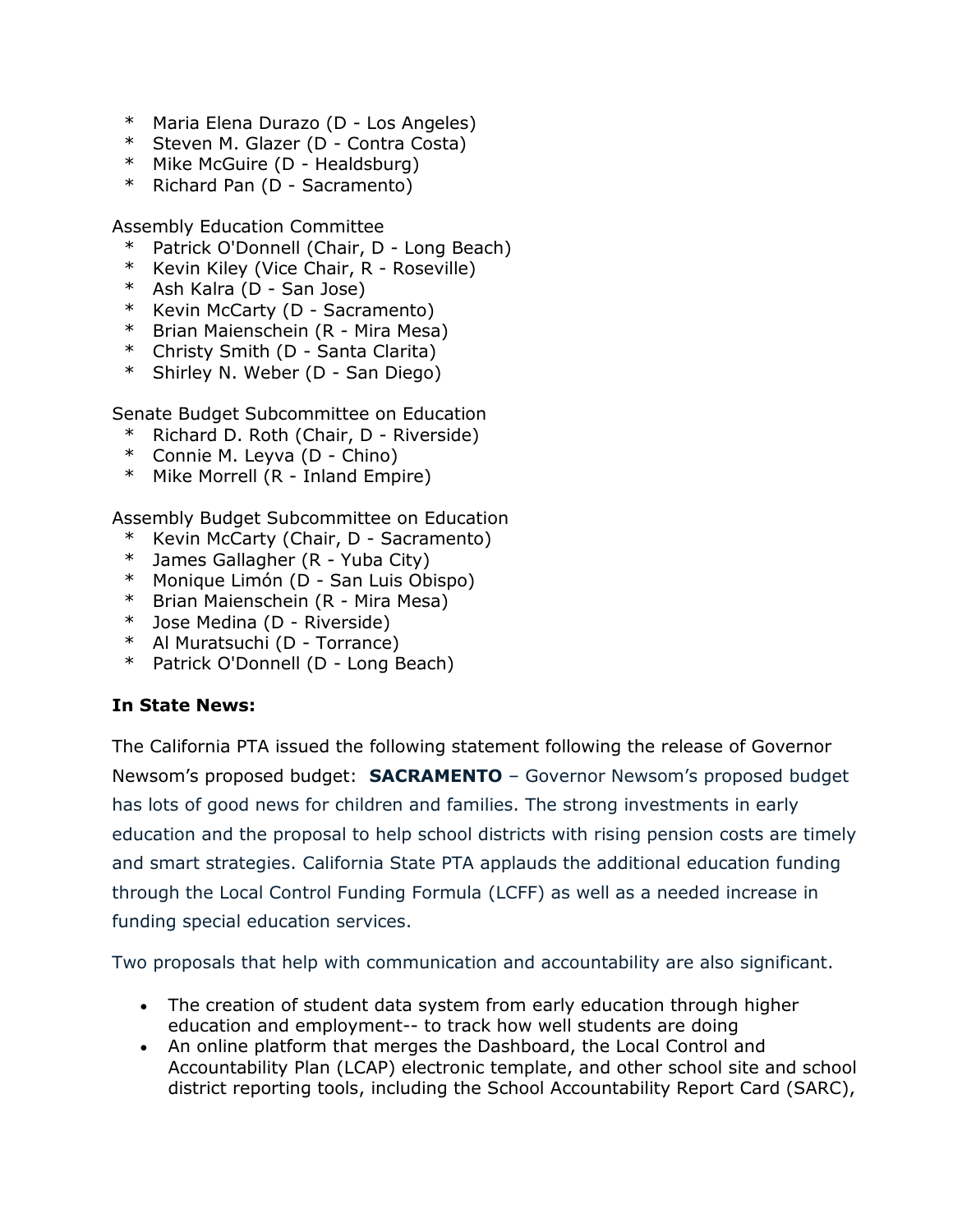to make it easier for parents and community to access and understand information.

## *"California State PTA applauds the Governor on this budget and looks forward to working with the Governor and legislature in supporting programs to help our children and families.*

*We also will continue to advocate for a long-term plan to bring California education funding to the levels of the top 10 highest funded and achieving states,"* said California State PTA President Dianna MacDonald.

The budget contains a number of important initiatives to help families including:

- Proposals to expand California's Paid Family Leave program
- Proposed Universal full-day, full-year preschool for all income-eligible 4-yearolds and increased funding so all children in California can attend full-day kindergarten
- Investments in the child care workforce and facilities
- Expansion of the Working Families Tax Credit, to be funded as part of a revenue neutral tax package
- Increased developmental screenings for children in Medi-Cal
- An expansion of home visiting programs for low-income young mothers, and an augmentation to the Black Infant Health Program are important investments for our families
- Support for homeless through money to build emergency shelters, navigation centers, or supportive housing.

**Governor's Budget analysis from Capitol Advisors:** Governor Gavin Newsom First (2019-20) State Budget Proposal---The major highlights for K-14 public education includes a proposal to provide \$3 billion to reduce long-term CalSTRS liabilities for school employers. This is a one-time non-Proposition 98 payment that will directly benefit schools without reducing Prop 98 operational funds. Total Prop 98 funding for 2019-20 is \$80.7 billion which will provide a COLA for the LCFF and other categorical programs and a significant new investment for special education. There are, of course, a number of early education proposals as well. The Budget also includes \$750 million one-time General Fund to address barriers to full-day kindergarten. About one quarter of students enrolled in kindergarten do not have access to a full-day kindergarten program. This investment will put California on a path for all kindergartners to attend full-day kindergarten. To address the rising costs of CalSTRS pensions and provide immediate relief to districts, the Budget proposes a \$3 billion one-time non-Proposition 98 General Fund payment to CalSTRS on behalf of schools (the employers). Overall, this payment is expected to provide immediate relief to school districts and will reduce the out-year contribution rate by half a percentage point. The Budget reflects \$576 million in Proposition 98 General Fund to support expanded special education services in school districts with a high concentration of special education students. While the proposed budget essentially includes the same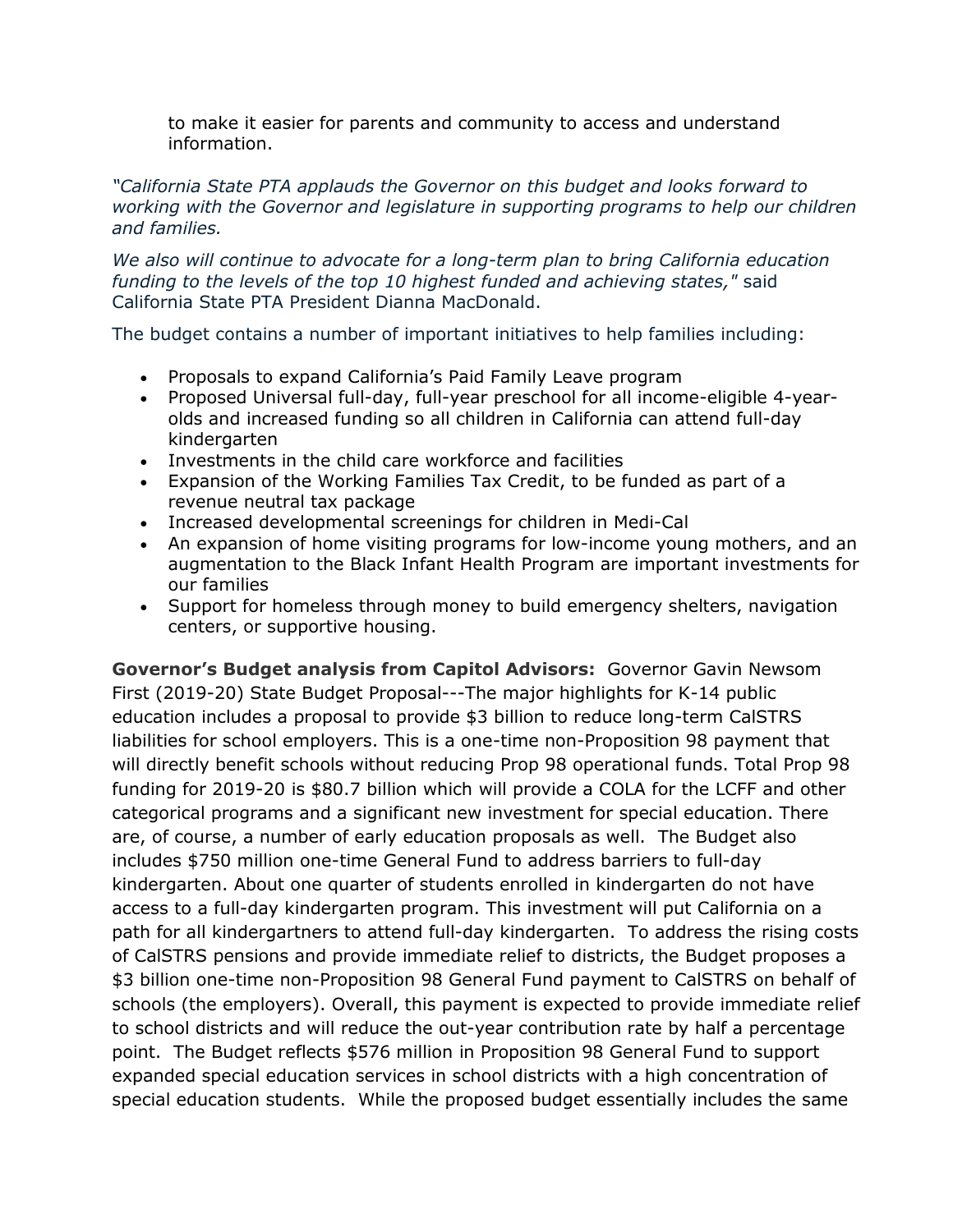amount of Proposition 98 spending as estimated by the Legislative Analyst's Office (LAO) in November, there is some very good news in the budget for schools. Governor Newsom is providing significant assistance to school employers struggling with increases in the pension contribution rates. This assistance is outside of Proposition 98, so does not reduce expenditures for other priorities, including providing a 3.46% cost of living adjustment (COLA) for LCFF and other programs.

Highlights of 2019-20 Budget Proposal

- \* \$143 billion in General Fund (GF) revenues in 2019-20
- $*$  \$18.5 billion total state budget reserves (\$15.3 billion in the Rainy Day Fund)<br> $*$  \$80.7 billion Pron 98 quarantee
- \* \$80.7 billion Prop 98 guarantee

\* \$3 billion one-time (non-Prop 98) payment for school employer CalSTRS **liabilities** 

3.46% COLA applied to LCFF and categoricals

\* Over \$1 billion increased investment in early childhood services (details below)

\* \$576 million in Prop 98 GF (\$186 million of which is one-time) for expanded special education services and support

\$1.5 billion in additional released school facilities bond funds authorized under Prop 51

Despite this growth in spending and the one-time funding to "buy-down" employer contribution rates in CalSTRS, there remains a growing interest among school advocates to focus on addressing California's woefully insufficient per-pupil spending. Concerns about funding levels are particularly acute given the rapid increase in the costs of running schools, including everything from pension to health benefits to transportation to education technology expenses. Discussions continue to focus on creating new funding goals, perhaps a new LCFF target that moves California closer to the per-pupil funding provided by the top 10% of states. Even after all of the increases in the Prop 98 guarantee since the Great Recession, "full implementation" of the LCFF, and continued growth in Prop 98, California remains in the bottom 10% of states in cost-adjusted per-pupil spending.

The entire budget proposal is available here <http://www.ebudget.ca.gov/FullBudgetSummary.pdf>

**Newsom would resume partnership on facility funding** By Tom Chorneau, *[K-12](http://r20.rs6.net/tn.jsp?f=001b6sJt-fbBLfU1xGSkMC3KVz9hmjjDf2kQ0sw4pG5IwSYYUKeuwI35piNXWo1dndJCCvGed5aJrfCU_FEDPqq9FPRopcdG7CB8p1A9uRlXFYpn1CM_Lp__fBd5utNjnQP3-fCtjNSEJv-ftfgjXfjKDRmeQNs87WJ0m6nbDAnwumHGicCmvJLjxNBezkOTIWADz2_-gBiyuBKzphpXTrh-ul64gA-cef8&c=E3cM3RRFdVycDBVl1Q-xUhC8p2dMWjyNu0qxfPKFs4hismFVcAchPQ==&ch=UvEJHo9MEDJEJck9l3cNBqzr7SXtlidSRLY-AP9z3UkjTpK3hxp7Ow==)  [Daily,](http://r20.rs6.net/tn.jsp?f=001b6sJt-fbBLfU1xGSkMC3KVz9hmjjDf2kQ0sw4pG5IwSYYUKeuwI35piNXWo1dndJCCvGed5aJrfCU_FEDPqq9FPRopcdG7CB8p1A9uRlXFYpn1CM_Lp__fBd5utNjnQP3-fCtjNSEJv-ftfgjXfjKDRmeQNs87WJ0m6nbDAnwumHGicCmvJLjxNBezkOTIWADz2_-gBiyuBKzphpXTrh-ul64gA-cef8&c=E3cM3RRFdVycDBVl1Q-xUhC8p2dMWjyNu0qxfPKFs4hismFVcAchPQ==&ch=UvEJHo9MEDJEJck9l3cNBqzr7SXtlidSRLY-AP9z3UkjTpK3hxp7Ow==)* Jan. 14 Governor Newsom has proposed selling up to \$1.5Billion in Prop 51 Bonds this year to provide matching funds for school Facility projects around the state. There is already discussion of additional bond measures being placed on the state ballots in 2020 and 2022 to provide future matching funds for Facilities. Please read the complete article at [https://k-12daily.org/facilities/newsom-would-resume](https://k-12daily.org/facilities/newsom-would-resume-partnership-on-facility-funding)[partnership-on-facility-funding](https://k-12daily.org/facilities/newsom-would-resume-partnership-on-facility-funding)

**Special education enrollment in California is up. No one can say exactly why** By Michael Finch II – As Special Education enrollment has increased, unfortunately the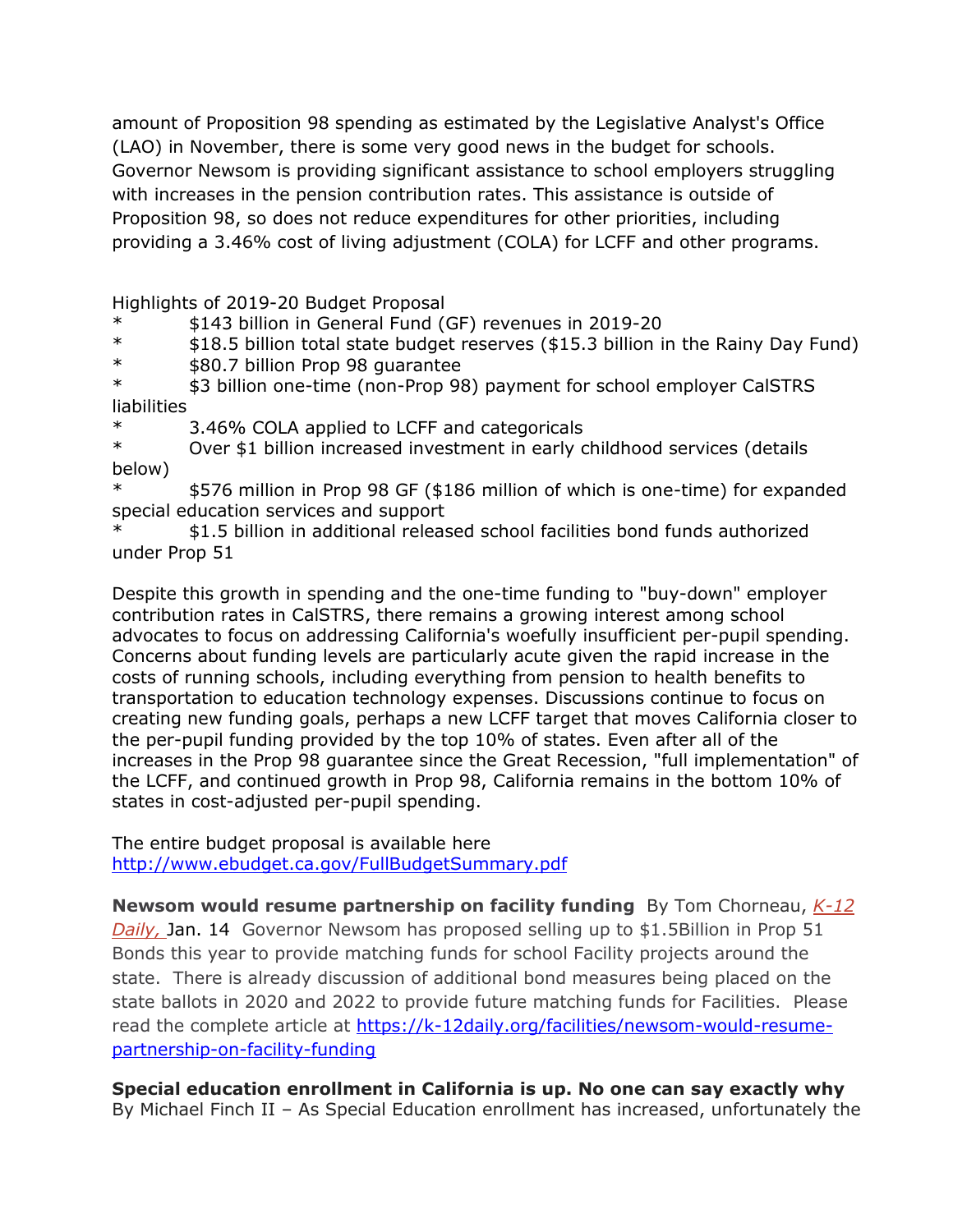funding for special education has not – this has led to "encroachment" on the General Funds of school districts. This is an interesting article looking a little at what has changed in special education enrollment rates, federal funding, and proposed increases in state funding for special education by Gavin Newsom. Please see the complete article at

<https://www.sacbee.com/news/local/education/article224309595.html>

## **From the National PTA:**

**School Safety Update** - The Department of Education has no plans to issue guidance on the use of federal funds to purchase guns for schools and will take no action to encourage school districts to use funds this way. National PTA opposes the use of federal funds to purchase firearms for educators. The Federal Commission on School Safety that was commissioned last spring by the President has held 13 meetings including 3 listening sessions. The final commission report is expected to be released by the end of this year. See the entire report at<https://www.ed.gov/school-safety>

**School Voucher Update** - The IRS has eliminated a tax loophole that allowed taxpayers to receive a federal tax deduction in addition to a state tax credit in exchange for donations to private schools

- Private school choice groups have mobilized to urge the IRS to reinstate this loophole
- National PTA action alert to come.

**Gun Safety -** There are currently several items that the National PTA are speaking out about explicitly – all are related to Gun Control and Guns in Schools. Please take a moment to visit <https://www.pta.org/home/advocacy/take-action> and send an email to your representative supporting the National PTA's agenda in keeping our schools and students safe. The specific topics are:

- Tell your senators to oppose the use of federal funds to purchase guns for schools
- Urge your members of congress to keep our children and our schools safe from gun violence!
- Tell your members of congress to invest in family engagement

**Advocacy letters for National PTA:** On PTA.org website under Advocacy tab, there are several letters that can be downloaded and sent to your Representative and/or Senator. Issues such as protecting transgender children, concern over Betsy DeVos and school vouchers, encouraging parent engagement (ESSA), protecting Federal nutrition programs, and many more.

The 116<sup>th</sup> Congress is considering the following legislation items. These are all items proposed by the 115th Congress, as new items are added, please look to see if they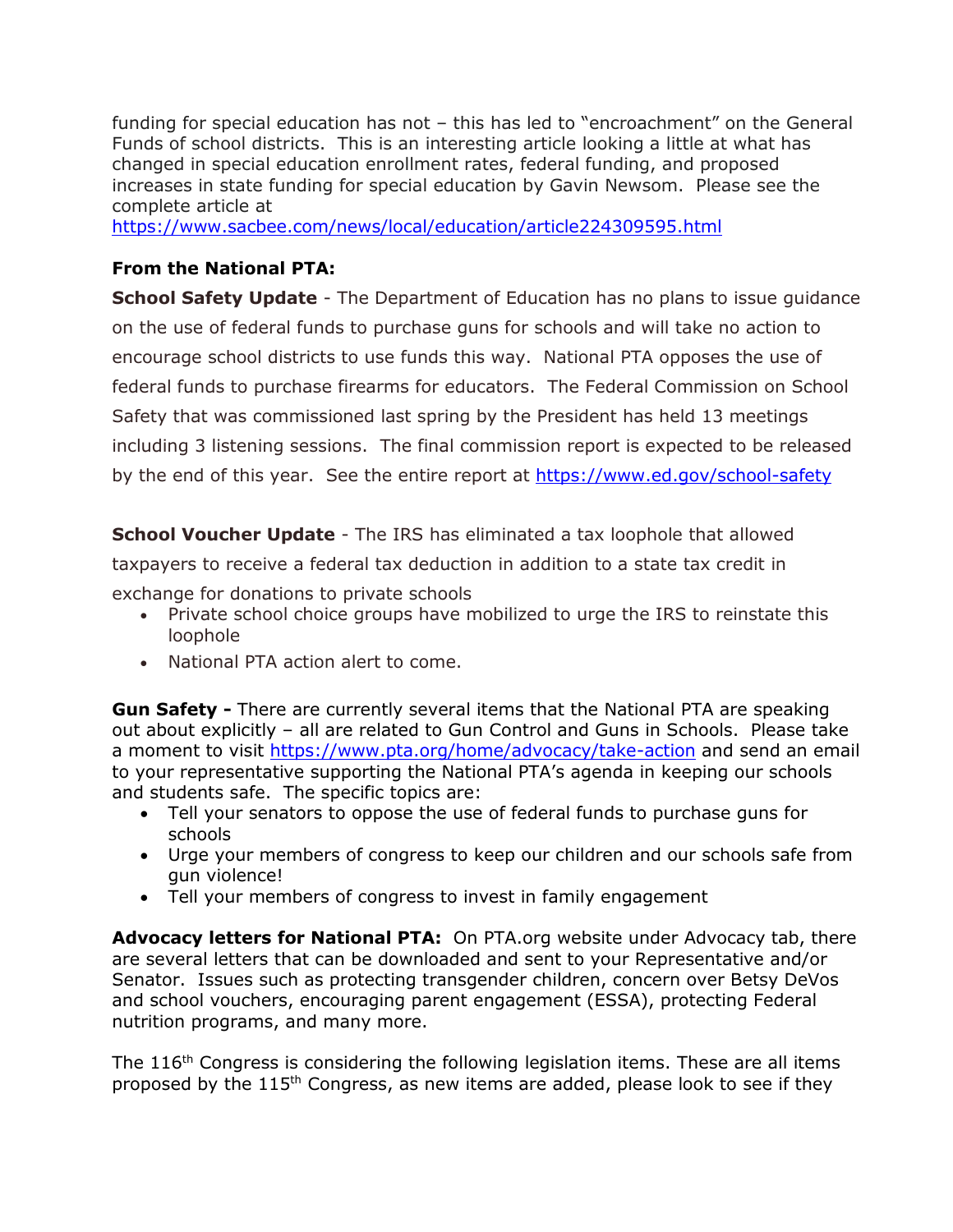are from the 115<sup>th</sup> or 116<sup>th</sup> Congress. The National PTA is supporting (green checkmarks) or opposing (red x) the following items:

| <b>Child Health and Safety</b>                                                                                                                                                                                                                                                                                         |
|------------------------------------------------------------------------------------------------------------------------------------------------------------------------------------------------------------------------------------------------------------------------------------------------------------------------|
| H.R. 695: Child Protection Improvements Act of 2017   115th Congress<br>◙<br>$(2017 - 2018)$                                                                                                                                                                                                                           |
| H.R. 1757: Trauma-Informed Care for Children and Families Act of 2017<br>Ø<br>115th Congress (2017-2018)                                                                                                                                                                                                               |
| H.R. 1957: Safe Schools Improvement Act of 2017   115th Congress (2017-<br>Ø<br>2018)                                                                                                                                                                                                                                  |
| H.R. 2160: Best to Use Safety Belts Act of 2017   115th Congress (2017-<br>◙<br>2018)                                                                                                                                                                                                                                  |
| H.R. 2401: To amend the Richard B. Russell National School Lunch Act to<br>prohibit the stigmatization of children who are unable to pay for meals.<br>Ø<br>115th Congress (2017-2018)                                                                                                                                 |
| Ø<br>H.R. 2926: REACH Act   115th Congress (2017-2018)                                                                                                                                                                                                                                                                 |
| H.R. 3006: To amend the Richard B. Russell National School Lunch Act to<br>require the Secretary of Agriculture to make loan guarantees and grants to<br>◙<br>finance certain improvements to school lunch facilities, to train school food<br>service personnel, and for other purposes.   115th Congress (2017-2018) |
| H.R. 3024: Stop Child Abuse in Residential Programs for Teens Act of 2017<br>Ø<br>115th Congress (2017-2018)                                                                                                                                                                                                           |
| H.R. 3580: To promote State requirements for local educational agencies and<br>public elementary and secondary schools relating to the prevention and<br>Ø<br>treatment of concussions suffered by students.   115th Congress (2017-<br>2018)                                                                          |
| H.R. 5374: Student Non-Discrimination Act of 2018   115th Congress (2017-<br>Ø<br>2018)                                                                                                                                                                                                                                |
| H.R. 5992: Student and Student Athlete Opioid Misuse Prevention Act<br>Ø<br>115th Congress (2017-2018)                                                                                                                                                                                                                 |
| H.R. 6775: Elementary and Secondary School Counseling Act   115th<br>Ø<br>Congress (2017-2018)                                                                                                                                                                                                                         |
| HR 7124: Keeping All Students Safe Act   115th Congress (2017-2018)<br>Ø                                                                                                                                                                                                                                               |
| S. 705: Child Protection Improvements Act of 2017   115th Congress (2017-<br>Ø<br>2018)                                                                                                                                                                                                                                |
| S. 774: Trauma-Informed Care for Children and Families Act of 2017   115th<br>Ø<br>Congress (2017-2018)                                                                                                                                                                                                                |
| S. 786: Student and Student Athlete Opioid Misuse Prevention Act   115th<br>Ø<br>Congress (2017-2018)                                                                                                                                                                                                                  |
| S. 1064: Anti-Lunch Shaming Act of 2017   115th Congress (2017-2018)<br>◙                                                                                                                                                                                                                                              |
| <b>S. 1401: Get the Lead Out of Schools Act</b>   115th Congress (2017-2018)<br>Ø                                                                                                                                                                                                                                      |
| S. 1402: A bill to amend the Richard B. Russell National School Lunch Act to<br>Ø<br>require the Secretary of Agriculture to make loan guarantees and grants to                                                                                                                                                        |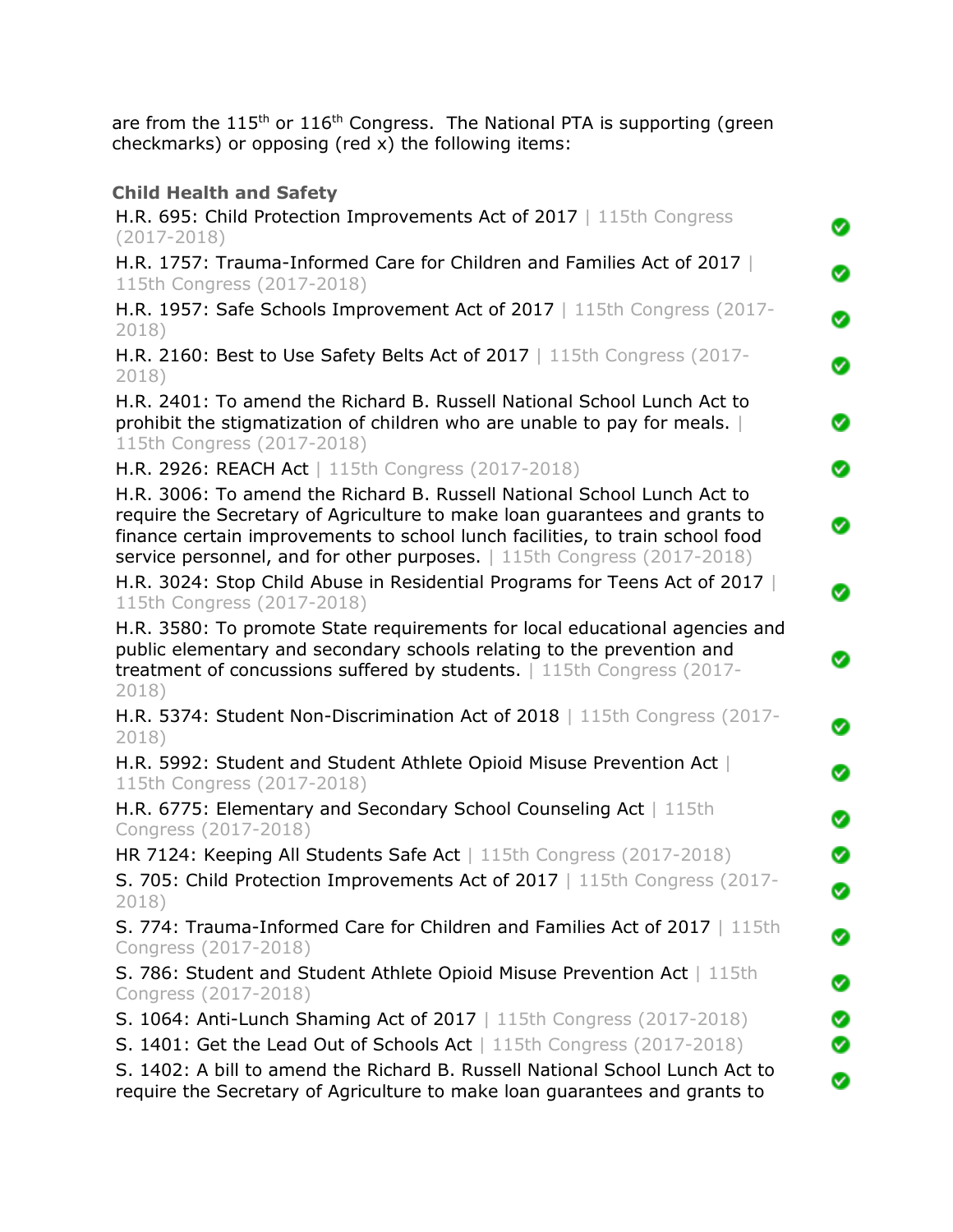| finance certain improvements to school lunch facilities, to train school food<br>service personnel, and for other purposes.   115th Congress (2017-2018)                                                                         |
|----------------------------------------------------------------------------------------------------------------------------------------------------------------------------------------------------------------------------------|
| S. 2572: Safe Schools Improvement Act of 2018   115th Congress (2017-<br>2018)                                                                                                                                                   |
| S. 3427: Elementary and Secondary School Counseling Act   115th Congress<br>$(2017 - 2018)$                                                                                                                                      |
| S. 3626: A bill to prohibit and prevent seclusion and to prevent and reduce<br>the use of physical restraint in schools, and for other purposes. $\vert$ 115th<br>Congress (2017-2018)                                           |
| S. 3686: A bill to promote minimum State requirements for the prevention<br>and treatment of concussions caused by participation in school sports, and<br>for other purposes.   115th Congress (2017-2018)                       |
| S. 3701: A bill to protect and educate children about the dangers of e-<br>cigarettes and other electronic nicotine delivery systems, and for other<br><b>purposes.</b>   115th Congress (2017-2018)                             |
| <b>Early Learning and Childhood Education</b>                                                                                                                                                                                    |
| H.R. 3773: Child Care for Working Families Act   115th Congress (2017-<br>2018)                                                                                                                                                  |
| S. 1806: Child Care for Working Families Act   115th Congress (2017-2018)                                                                                                                                                        |
| <b>Elementary and Secondary Education</b><br>H.R. 627: Streamlining Energy Efficiency for Schools Act of 2017   115th<br>Congress (2017-2018)                                                                                    |
| H.R. 1511: Homeless Children and Youth Act of 2017   115th Congress<br>$(2017 - 2018)$                                                                                                                                           |
| H.R. 1864: To amend the Elementary and Secondary Education Act of 1965<br>to allow local educational agencies to use Federal funds for programs and<br>activities that address chronic absenteeism.   115th Congress (2017-2018) |
| H.R. 2475: Rebuild America's Schools Act of 2017   115th Congress (2017-<br>2018)                                                                                                                                                |
| H.R. 3246: To amend the Elementary and Secondary Education Act of 1965<br>to establish a Teacher Advisory Committee and a Parents and Families<br>Advisory Committee.   115th Congress (2017-2018)                               |
| H.R. 5767: Teachers Are Leaders Act   115th Congress (2017-2018)                                                                                                                                                                 |
| S. 383: Streamlining Energy Efficiency for Schools Act   115th Congress<br>$(2017 - 2018)$                                                                                                                                       |
| S. 611: Homeless Children and Youth Act of 2017   115th Congress (2017-<br>2018)                                                                                                                                                 |
| S. 1413: Teachers Are Leaders Act   115th Congress (2017-2018)                                                                                                                                                                   |
| <b>Federal Investments in Education</b>                                                                                                                                                                                          |
| S. 2542: A bill to amend part B of the Individuals with Disabilities Education<br>Act to provide full Federal funding of such part.   115th Congress (2017-<br>2018)                                                             |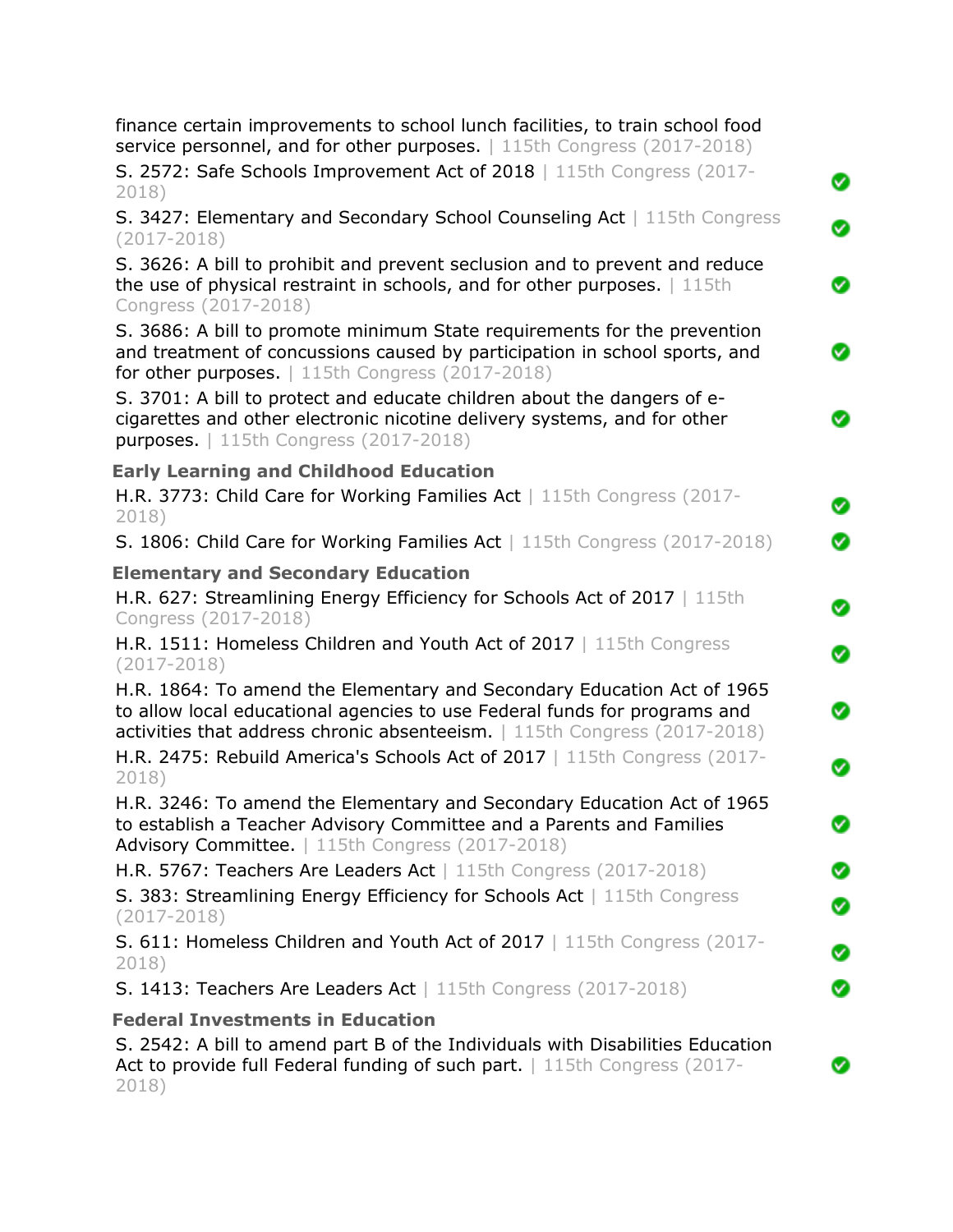| <b>Gun Safety and Violence Prevention</b>                                                                                                                                                                                        |   |
|----------------------------------------------------------------------------------------------------------------------------------------------------------------------------------------------------------------------------------|---|
| H.R. 1478: Gun Violence Research Act   115th Congress $(2017 - 2018)$                                                                                                                                                            | Ø |
| H.R. 1832: To authorize the appropriation of funds to the Centers for Disease<br>Control and Prevention for conducting or supporting research on firearms<br>safety or gun violence prevention.   115th Congress (2017-2018)     | ◙ |
| H.R. 2598: Gun Violence Restraining Order Act of 2017   115th Congress<br>$(2017 - 2018)$                                                                                                                                        | Ø |
| H.R. 3464: Background Check Completion Act of 2017   115th Congress<br>$(2017 - 2018)$                                                                                                                                           | Ø |
| H.R. 4240: Public Safety and Second Amendment Rights Protection Act of<br>2017   115th Congress (2017-2018)                                                                                                                      | Ø |
| H.R. 4434: Fix NICS Act of 2017   115th Congress (2017-2018)                                                                                                                                                                     | Ø |
| H.R. 4909: STOP School Violence Act of 2018   115th Congress (2017-2018)                                                                                                                                                         | Ø |
| H.R. 5087: Assault Weapons Ban of 2018   115th Congress (2017-2018)                                                                                                                                                              | Ø |
| S. 834: A bill to authorize the appropriation of funds to the Centers for<br>Disease Control and Prevention for conducting or supporting research on<br>firearms safety or gun violence prevention.   115th Congress (2017-2018) | ◙ |
| S. 1212: Gun Violence Prevention Order Act of 2017   115th Congress<br>$(2017 - 2018)$                                                                                                                                           | Ø |
| S. 1923: Background Check Completion Act of 2017   115th Congress (2017-<br>2018)                                                                                                                                                | Ø |
| S. 2135: Fix NICS Act of 2017   115th Congress (2017-2018)                                                                                                                                                                       | Ø |
| <b>Juvenile Justice and Delinguency Prevention</b><br>H.R. 1809: Juvenile Justice Reform Act of $2017$   115th Congress (2017-<br>2018)                                                                                          | Ø |
| S. 866: Prohibiting Detention of Youth Status Offenders Act of 2017   115th<br>Congress (2017-2018)                                                                                                                              | Ø |
| <b>Post-Secondary Access and Opportunity</b>                                                                                                                                                                                     |   |
| S. 1615: Dream Act of 2017   115th Congress (2017-2018)                                                                                                                                                                          |   |
| S. 1658: Mentoring to Succeed Act of 2017   115th Congress (2017-<br>2018)                                                                                                                                                       |   |
| <b>Private School Choice and Vouchers</b>                                                                                                                                                                                        |   |
| H.R. 610: To distribute Federal funds for elementary and secondary<br>education in the form of vouchers for eligible students and to repeal a                                                                                    |   |
| certain rule relating to nutrition standards in schools.   115th Congress<br>$(2017 - 2018)$                                                                                                                                     | ⊗ |
| H.R. 895: Educational Opportunities Act   115th Congress (2017-2018)                                                                                                                                                             | ఴ |
| H.R. 1387: To reauthorize the Scholarships for Opportunity and Results                                                                                                                                                           | ⊗ |
| Act, and for other purposes.   115th Congress (2017-2018)                                                                                                                                                                        |   |
| H.R. 4269: Public Funds for Public Schools Act   115th Congress (2017-<br>2018)                                                                                                                                                  | Ø |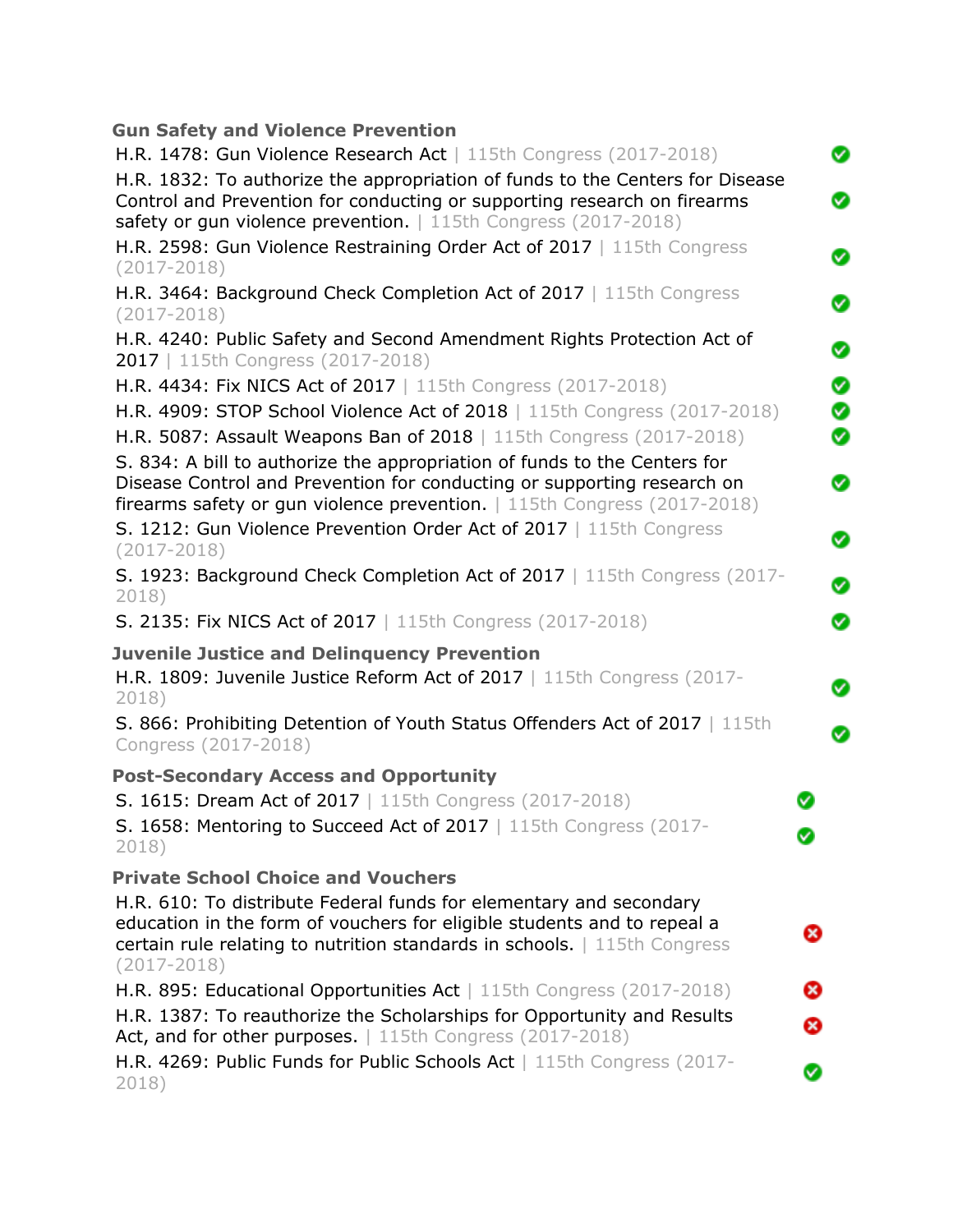| H.R. 5199: Education Savings Accounts for Military Families Act of 2018<br>115th Congress (2017-2018)<br>S. 148: Educational Opportunities Act   115th Congress (2017-2018)<br>S. 2517: Military Education Savings Account Act of 2018   115th<br>Congress (2017-2018) | Ø<br>Ø<br>æ |
|------------------------------------------------------------------------------------------------------------------------------------------------------------------------------------------------------------------------------------------------------------------------|-------------|
| <b>Special Education</b><br>H.R. 2782: Respond, Innovate, Succeed, and Empower Act of 2017<br>115th Congress (2017-2018)                                                                                                                                               |             |
| H.R. 2902: To amend part B of the Individuals with Disabilities Education<br>Act to provide full Federal funding of such part.   115th Congress (2017-<br>2018)                                                                                                        |             |
| S. 1295: Respond, Innovate, Succeed, and Empower Act of 2017   115th<br>Congress (2017-2018)                                                                                                                                                                           |             |

### **Fourth District Advocacy Forum - Superintendent Panel** – report by Mona Rieger

**Gunn Marie Hansen, Ph.D** - Orange Unified -Dr. Hansen as Superintendent of Orange Unified provided an overview of her district. Orange Unified has 40 school sites with 55% low-income, foster and of the 40 school sites, 27 elementary sites that are title one designated. Their focus is closing the achievement gap and how to meet student overall health needs. They face declining enrollment going forward and are planning for future needs for their students.

**Michael Matsuda, Ph.D** - Anaheim Union High - Dr. Matsuda as Superintendent is three years on the job thus far. Facing a number of challenges such as 4,200 kids identified as homeless, transient population. There are over 50 different languages spoken by the students that attend Anaheim Union High Schools. Many of the students are from urban neighborhoods and refugees from other countries. Dr. Matsuda mentioned this may be the first generation of kids to believe they will not have a better quality of life than that of their parents. One-point Dr. Matsuda made was they have the highest enrollment of PTA members and as a team work with PTA, empowering parents. Dr. Matsuda addresses mental health well-being, anxiety and how to manage students' emotions. I found this forward thinking as he discussed mindfulness, mediation and allowing a student to recharge their themselves. Enabling students to take control of their mental health and well-being.

**Frederick Navarro, Ed.D** - Newport Mesa Unified - Dr. Navarro as Superintendent discussed their wide-ranging diverse population of student. There are pockets where schools are 90% free or reduced lunch. Concern for their educators to close the achievement gap. Dr. Navarro particularly interested regarding consequences of social media among students. Preventing bullying whether on campus or online. Addressing the whole student, preventing and becoming aware of undesirable behavior, preventing suicides. Dr. Navarro told us their district was funded as a basic aid district. Revenue to the schools comes from property taxes. Funded locally.